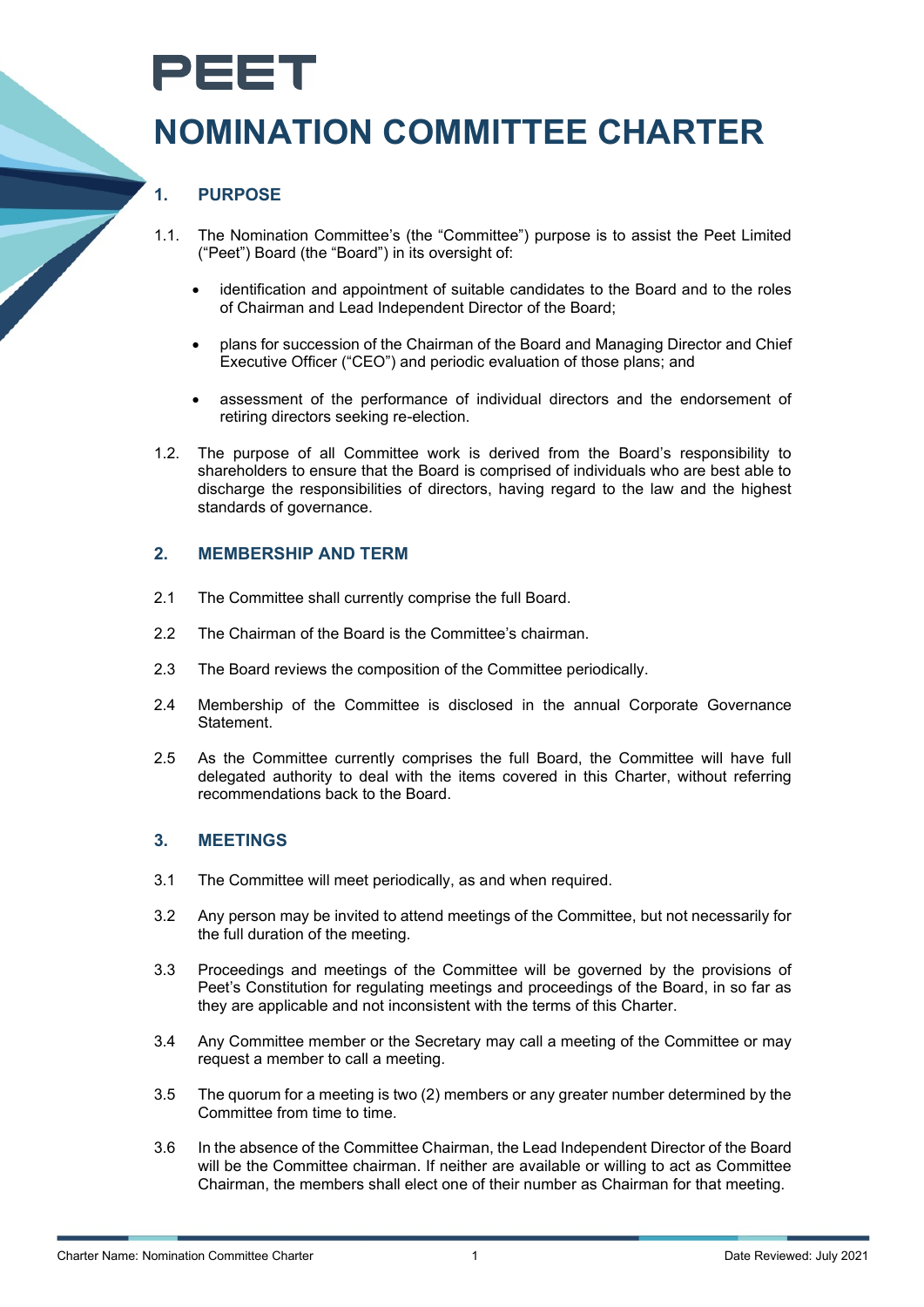- 3.7 Each Committee member shall have one (1) vote. In the event there is no (for or against) majority following a vote, the Committee Chairman shall not have a second or casting vote. Instead the matter voted upon shall be dismissed for reconsideration at a subsequent time to be determined by the Committee.
- 3.8 The Peet Group Company Secretary, or a nominee, will act as secretary to the Committee.
- 3.9 A notice of each meeting confirming the date, time and venue and the agenda and papers shall be forwarded to each member of the Committee in the week prior to the date of the meeting.
- 3.10 The Committee may engage and instruct external consultants to act as advisers to the Committee, as required. Advisers shall not receive a standing invitation to attend meetings.
- 3.11 The Committee has access to management, via the Managing Director and CEO, in relation to any Committee matter.
- 3.12 In carrying out all of its functions, the Committee will have due regard to the provisions of the ASX Corporate Governance Council's Corporate Governance Principles and Recommendations.
- 3.13 Each member of the Committee, with the consent of the Committee Chairman, may seek independent professional advice at Peet's expense on any matter connected with the discharge of his or her responsibilities. The consent of the Committee Chairman will not be unreasonably withheld.

#### **4. REPORTING**

4.1 Minutes of proceedings and resolutions of Committee meetings shall be kept by the Secretary. Minutes will be distributed to all Committee members, after preliminary approval has been given by the Committee Chairman.

#### **5. PERFORMANCE AND FEES**

- 5.1 The Committee's performance will be reviewed through the Board's periodical performance appraisal process.
- 5.2 Committee members are not entitled to receive any additional remuneration for their membership on the Committee.

#### **6. PRIMARY DUTIES**

- 6.1 The Committee's responsibilities may include:
	- The Committee shall periodically evaluate the overall skills and experience required to competently discharge the Board's and the various committees' duties, having regard to Peet's strategic direction and the diversity aspirations of the Board.
	- The Committee shall, as and when it considers appropriate, but in any event on each occasion on which an existing non-executive director retires, assess the collective skills and experience of the non-executive directors represented on the Board and determine whether the Board, as a whole, has the skills and experience required to competently discharge its duties.